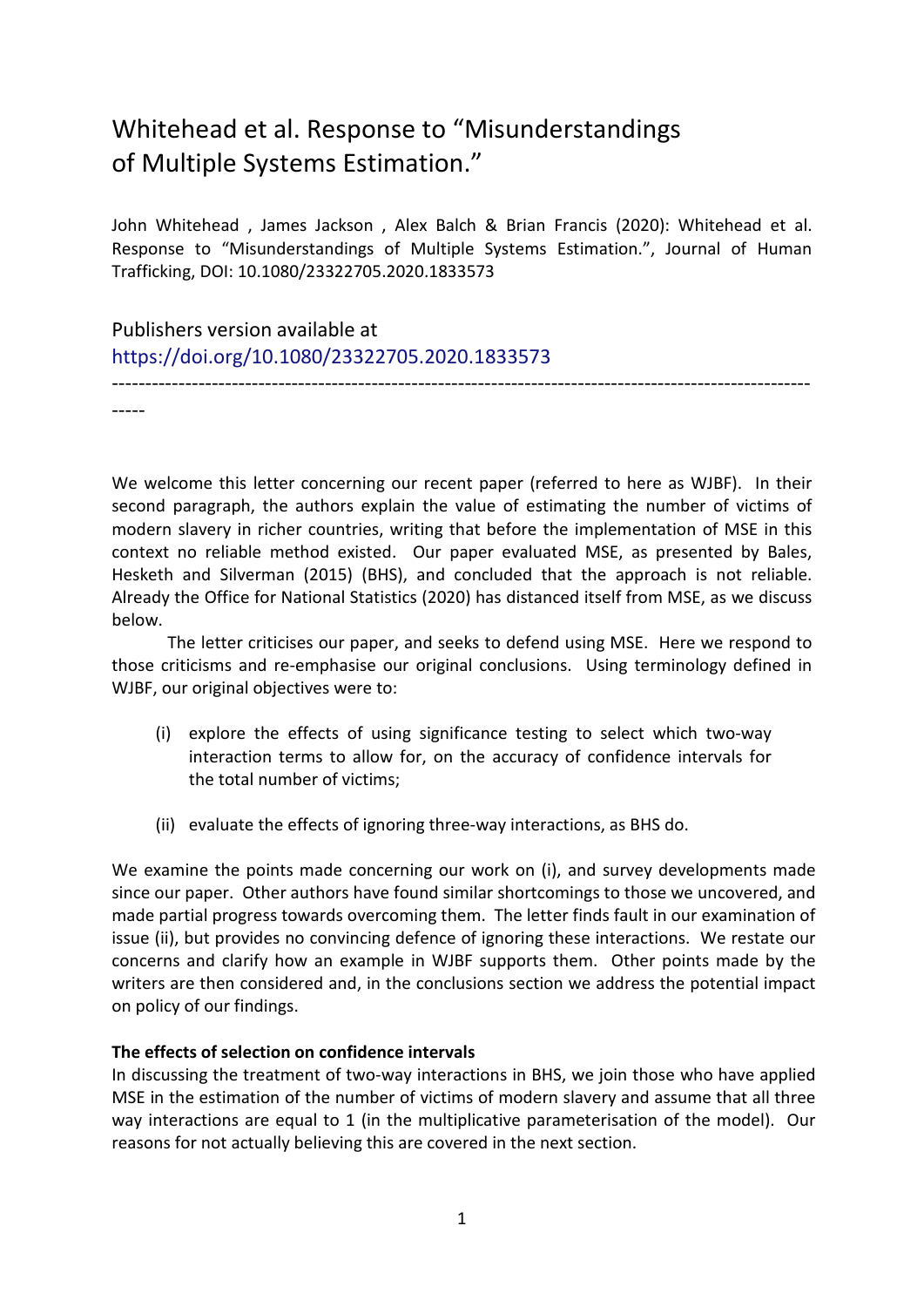Two-stage procedures, in which the same data are used first to select a model and then to draw inferences from that model without allowance for model selection, are unsound as has been recognised in many practical settings. The simulation exercise in WJBF assessed the magnitude of this problem for MSE, and found the coverage probability of confidence intervals could be as low as 39.1% rather than the intended 95%.

It is not clear whether the authors of the letter seek to defend the use of two-stage procedures, or believe that our demonstration of this problem was flawed. They state that they "provide a high-level summary of the findings" of their investigations and promise readers "further details on the statistical aspects of the findings" upon request. They have declined to share those details with us, and so we are unable to identify which aspects of our study they are unhappy with. They claim that WJBF suggests "that model selection is to be avoided and that saturated models are to be preferred". To be clear: we suggest that model selection leads to invalid confidence intervals and that MSE is to be avoided altogether.

If three-way interactions truly were equal to 1, then fitting all two-way interactions would be a way forward, even though the wide confidence intervals that result would cast doubt on the value of the analysis. When preparing WJBF, the only mention that we found of the problem of model selection in MSE was in IWGDMF (1995). There, bootstrapping was suggested as a potential solution, although possible difficulties in applying it were highlighted. Those reservations led us to believe that the method might prove infeasible or else lead to intervals as wide as those from the all two-way interaction model.

Recently, Chan, Silverman and Vincent (2020) (CSV) have suggested alternative ways of fitting MSE models and selecting which terms to include. Like WJBF, they assess the validity of resulting confidence intervals using simulation – the only authors that we have found who do so in this context. They present just one result relating to unadjusted confidence intervals, in which the coverage rate was 61.4%. Clearly, this is well short of the target of 95% and provides corroboration of our concerns about two-stage procedures.

CSV have also developed a bootstrap approach to correct confidence intervals for model selection, although this was not mentioned in the online version of April 2019 which was available when WJBF was being prepared. For the dataset presented in BHS and examined in WJBF, Silverman (2020: Reply to discussion) quotes (to the nearest hundred) a bootstrapped confidence interval of (9,300, 14,300) – although adjustment for model selection is not mentioned in the body of that paper. This bootstrapped interval is wider that the unadjusted interval, but narrower than that from fitting all two-way interactions. However, simulations reported by CSV estimate coverage of bootstrapped confidence intervals to be 90% in a single example based on 500 replicates. Note that for normally distributed data, 95% confidence intervals are 20% wider than 90% intervals.

If the letter writers seek to defend the use of unadjusted confidence intervals following MSE with model selection, then there is now more than just our counter-example to discredit. If they seek to promote the use of bootstrapping, then we would agree that the method shows more promise than we had initially imagined. However, coverage rates closer to or exceeding 95% would need to be demonstrated in simulations with greater numbers of replicates for a wide range of "true models" before the approach could be considered reliable. Even such a demonstration – which would require substantial computing time – would fail to address the problem discussed in the next section.

#### **The possibility of three-way interactions**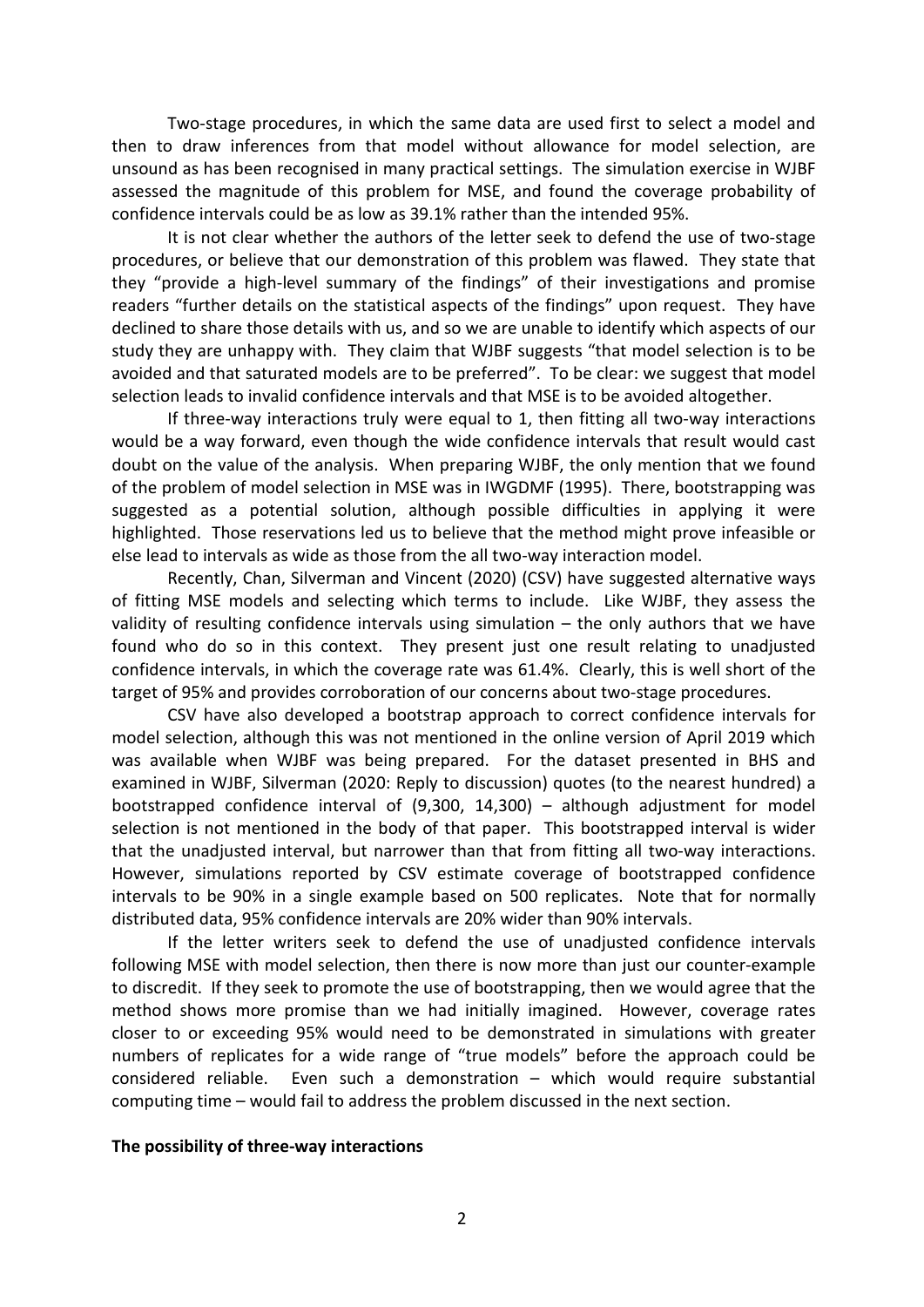Three-way interactions appear in log-linear models for counts of victims on lists. We do not know how to explain them to non-statisticians. To date, we have not seen any intuitive explanation of what three-way interactions are, and what the assumption that they are equal to 1 means. How then can investigators judge whether this assumption is reasonable? This question is especially important in Bayesian versions of the analysis. There, the prior opinion of investigators is taken to be that three-way interactions are certain to be equal to 1, which implies that – whatever the data – their posterior opinion on that matter will be unchanged. To accept such a prior opinion requires understanding of what it means. Investigators who do not accept this prior have no reason to accept the posterior conclusions of the analysis.

In Table 4 of WJBF we reported a model including all but one of the two-way interactions and two of the three-way interactions, selected using backward elimination. The resulting estimated number of victims was 5,552 with an un-bootstrapped confidence interval of (4,407, 7,485). The model has 17 parameters and a residual deviance of 2.366 whereas the BHS model has 12 parameters and a residual deviance of 16.351. The model of Table 4 is a closer fit (lower residual deviance), but is less parsimonious. Two popular criteria for trading off model fit against complexity are the Akaike Information Criterion (AIC) and the Bayesian Information Criterion (BIC), with smaller values indicating more desirable models. BHS selected models according to AIC, although Silverman (2020) makes extensive use of BIC. The model of Table 4 has AIC = 123.6 and BIC = 224.2, whereas the BHS model has AIC = 127.6 and BIC = 198.6. The former model has lower AIC and higher BIC, so justification could be given for choosing either. Rather than trying to pick a winner, we feel that the former model provides a sensitivity analysis for the latter. One estimate of the number of victims is half of the other and the nominal confidence interval of the former does not overlap with the BHS interval of (9,889, 13,063). Such a discrepancy between two reasonable applications of MSE suggests that the method itself is irredeemably flawed.

In WJBF we simulated data from a model with three-way interactions, and found that the analysis methods of BHS, based on software that they used, failed to provide acceptable estimates and confidence intervals for the total number of victims. We are pessimistic about there being a technical fix to this problem, given the limited extent of the data to be analysed. It is this impasse that leads to us continuing to believe that, despite advances in bootstrap methodology, the MSE method is fatally flawed.

#### **Detailed responses to the points made by Vincent et al.**

Their letter opens by suggesting that in WJBF we argue that "Multiple Systems Estimation (MSE) is something other than a widely accepted methodology for generating estimates about dynamic populations". We do not understand this, as in our introduction we wrote, "The BHS estimate has not only become a central reference point for the UK government's strategic thinking on modern slavery ... , it is also widely used by scholars working in the area". We are also mystified by the reference to an "industry standard".

Wide acceptance of a method is no guarantee of its validity. Science proceeds not only through successive advances, but also by periodic retreats to correct earlier errors. WJBF refers to a medical application of pre-testing for carry-over in the analysis of twoperiod cross-over clinical trials. For more than twenty years this was accepted procedure, and indeed it was part of an industry standard approach  $-$  the industry in question being pharmaceutical. One of us (JW) taught the method to students and set examination questions in which use of pre-testing attracted full marks. Then came the paper of Freeman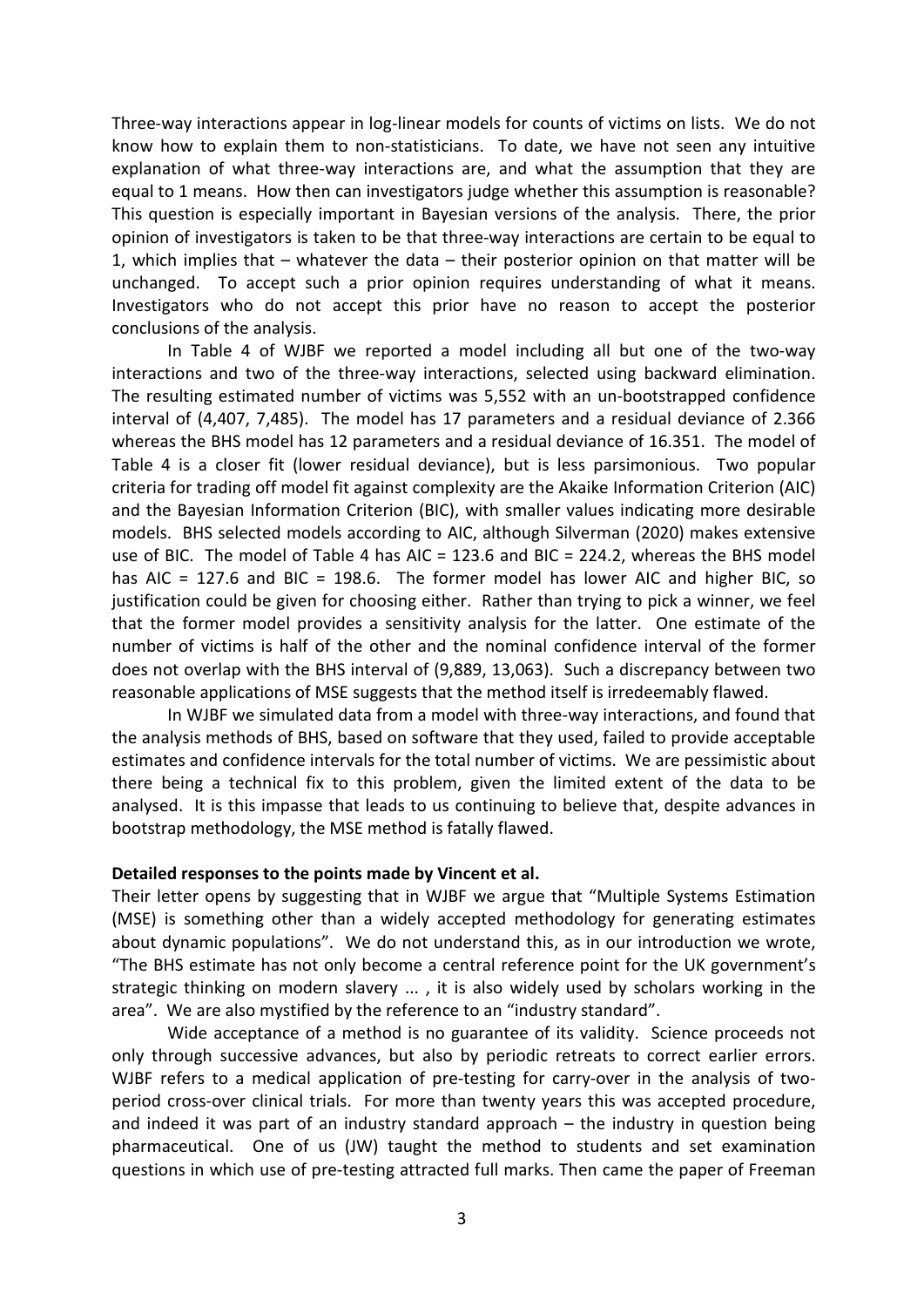(1989) which presented calculations demonstrating that coverage of nominal 95% confidence intervals resulting from this method could fall to as little as 56%. Within the pharmaceutical industry and most medical schools and statistical courses the use of pretesting disappeared, if not overnight, then as quickly as the word spread. The move to develop bootstrap confidence intervals within MSE analyses may be a positive reaction to our paper of a similar type, or a happy coincidence.

We are well aware of the importance of choosing appropriate, parsimonious models to represent data and draw conclusions, and two of us (JW and BF) have been doing so in various application areas for over 40 years each. Nevertheless, within the data analysed by BHS, it is hard to imagine appearance on one list being independent of appearance on others. Lack of significance of a model term does not guarantee that it does not exist or affect other estimates. It would be useful to specify what magnitude of interaction terms might invalidate estimates of population size, and to quantify the power of MSE analyses to detect them.

We do not agree that our findings would "disqualify the entire field of statistical modelling" – although we would not shirk if they did! The MSE problem is most unusual as the objective is to estimate the population size, rather than that being a given, and as the majority of the population is missing. The method is also unusual in relying upon an assumption – that three-way interactions are equal to  $1$  – that is so difficult to explain to non-statisticians and yet must be accepted in order to proceed. Clinical trial analysis, for example, can depend on assumptions such as the hazard of death being lowered by administration of a drug by the same proportion in young, middle-aged and elderly patients. Such assumptions can be debated between clinical investigators and statisticians in language which both parties understand. If they cannot be made, then alternatives are available, such as conducting separate trials in the three age groups. Their validity can be assessed after the study, in analyses with reasonable power.

The letter suggests that to investigate the BHS method we should have simulated from a model in which the four two-way interaction terms found to be non-significant by BHS were set to 1. That might have been an interesting study, but the BHS method should work whatever the truth. Fitting all two-way interactions led to coverage probabilities close to 95%. That is to be expected – although approximations to normality depending on sample size and parameter values might have caused inaccuracy. The finding serves as a validation that our simulations could demonstrate 95% coverage when it exists, and that lower coverage in other cases is not due to other factors.

In the Conclusions section of WJBF, we discuss non-existence of estimates. To be precise about this issue: for the simulation runs reported in Table 3, there was one case when all 2-way interactions are fitted (out of 10,000) where the MLE was non-existent, and in row (b) of Table 5, there were two. There were none in Table 3 when the BHS method was used, nor in the runs leading to rows (a) and (c) of Table 5. Excluding non-existent runs, estimated coverage probabilities are unchanged to the four decimal places reported and estimated values of κ change by just one or two victims out of eight or nine thousand. At the time of our analyses, the software could not be used to check the models fitted using backward elimination and summarised in row (d) of Table 5. There may well be many instances of non-existence amongst the 10,000 replicate data sets used in this case. Nevertheless, an analysis that gives no confidence interval is little better than one that gives a confidence interval that does not contain the truth – except of course that you know that it does not.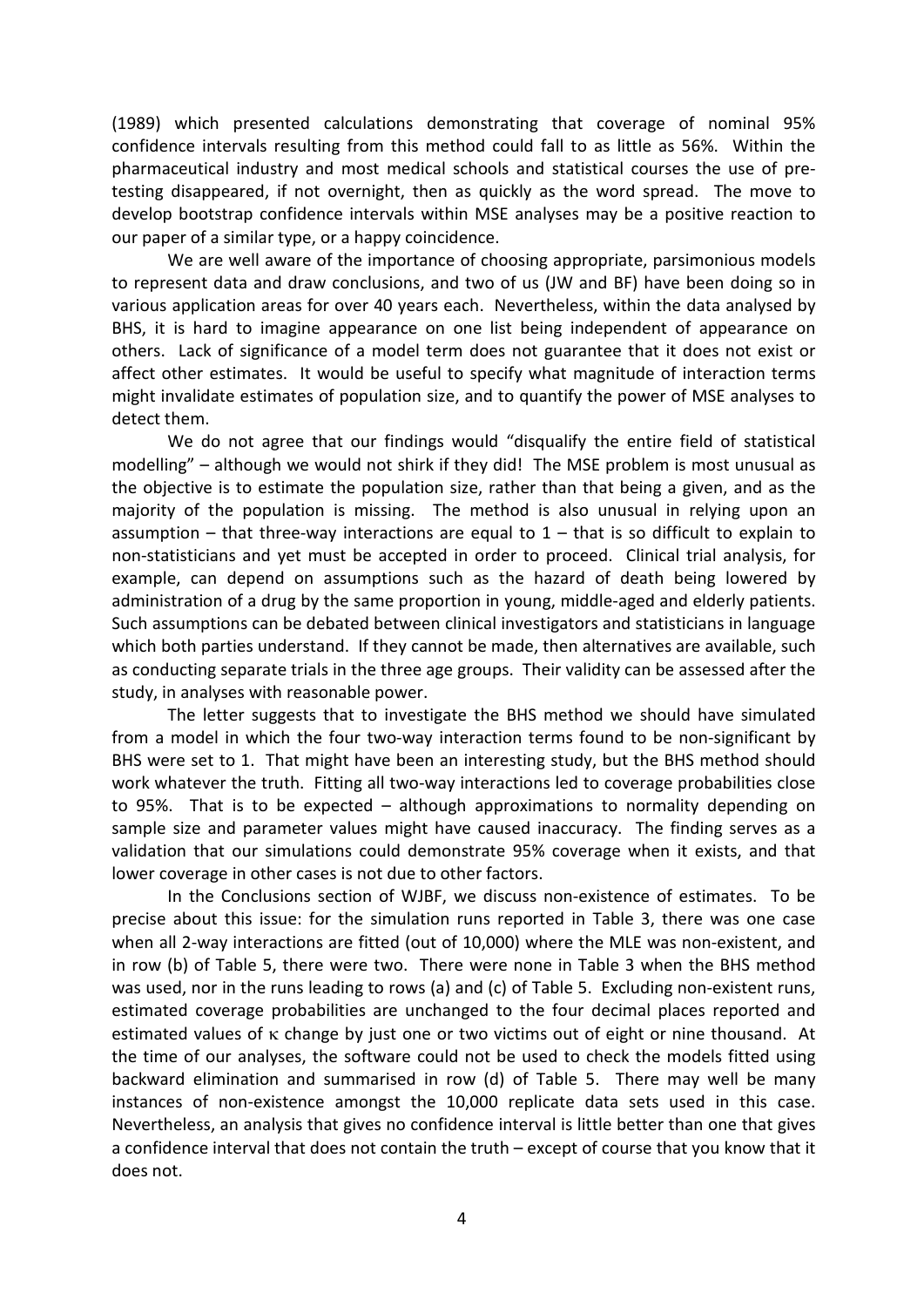### **Conclusions**

The Journal provides the writers of the letter with an opportunity to comment on this response. We would be very interested to learn how you explain the meaning of three-way interactions to non-statisticians, and how you characterise the assumption that they take the value 1. What is your experience of such discussions with policy makers? What underlies your insistence that mis-specifying these terms could not materially affect your analyses?

If the validity of this assumption could be demonstrated, then how might bootstrap methods for computing confidence intervals be further improved? What level of accuracy would you regard as sufficient? Do you accept that use of MSE without allowance for model selection is inappropriate, and that further improvement of the methodology is necessary before the truly life-affecting decisions that agencies have to make should rely on its findings?

The letter concludes with concern that our paper might have an impact on policy. This could have already happened, or it might be a coincidence that in March 2020 the UK Office of National Statistics included the following passage in Section 4 of its latest report on modern slavery in the UK.

*In 2014, the Home Office produced an estimate of the scale of modern slavery in the UK of between 10,000 and 13,000 potential victims using a multiple systems estimation (MSE) approach. While the data and method used to estimate the number of victims were the best available at the time, we currently recommend that the method should not be repeated. This is because of several issues, including changes to the content of some data sources, the dependence on administrative data and issues surrounding the statistical model used.*

We welcome the conclusion of the ONS, and the alternative approaches suggested in their report. Getting the statistics right is essential, and either the continued use of an invalid method of estimation, or the false rejection of a valid method, would be of serious concern.

#### **References**

- Bales, K., Hesketh, O., & Silverman, B. (2015). Modern slavery in the UK: How many victims? Significance, 12, 16–21. doi:10.1111/j.1740-9713.2015.00824.x
- Chan, L., Silverman, B. W. and Vincent, K. (2020) Multiple systems estimation for sparse capture data: inferential challenges when there are non-overlapping lists. Journal of the American Statistical Association. doi: 10.1080/01621459.2019.1708748.
- Freeman, P. (1989). The performance of the two-stage analysis of two-treatment, twoperiod cross-over trials. Statistics in Medicine, 8, 1421–1432.
- International Working Group for Disease Monitoring and Forecasting (IWGDMF). (1995). Capture-recapture and multiple-record systems estimation I: History and theoretical development. American Journal of Epidemiology, 142, 1047–1058.
- Office for National Statistics (2020). *Modern slavery in the UK: March 2020*. [https://www.ons.gov.uk/peoplepopulationandcommunity/crimeandjustice/articles/mo](https://www.ons.gov.uk/peoplepopulationandcommunity/crimeandjustice/articles/modernslaveryintheuk/march2020) [dernslaveryintheuk/march2020](https://www.ons.gov.uk/peoplepopulationandcommunity/crimeandjustice/articles/modernslaveryintheuk/march2020)